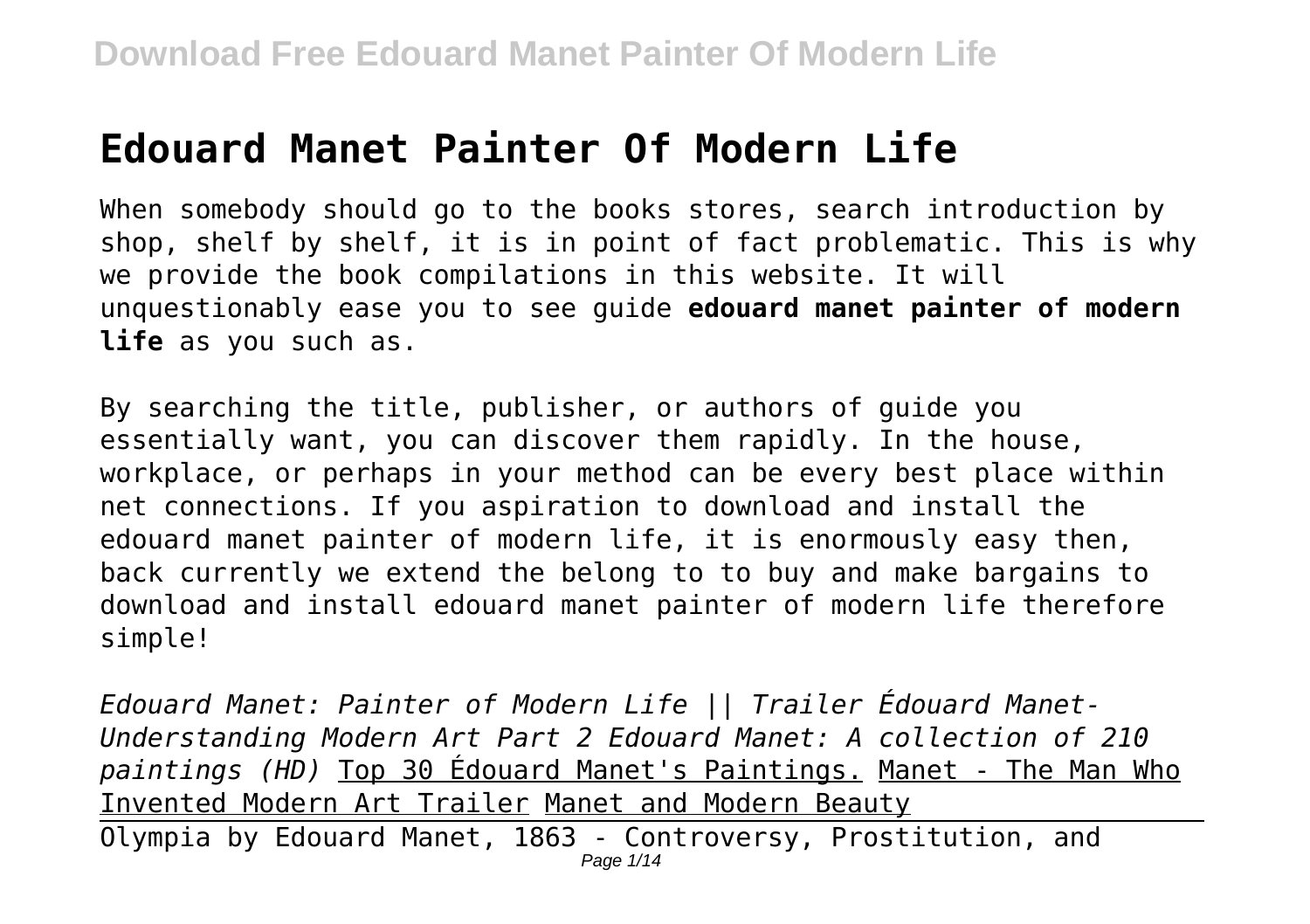RacismÉdouard Manet and the Beginnings of Modernism «A Bar at the Folies-Bergère» a painting by Édouard Manet Better Know Manet's A Bar at the Folies-Bergère **Manet, Émile Zola** The Case for Impressionism The naked lady that changed the rules of art Monet's Palette and Technique *The Death of Socrates: How To Read A Painting* Famous Vincent Van Gogh Paintings Top 10 Iconic Paintings Van Gogh Exhibition | Perfect Place For Art Lovers | Light Exhibition Canada Barnes Takeout: Art Talk on Frans Hals Portrait of a Man Holding a Watch Manet's A Bar at Folies Bergere *Manet and Modern Beauty at Getty Museum Art : Music \u0026 Painting - Édouard Manet on Chopin , Mendelssohn and Liszt Manet's Paris* Edouard Manet, Impressionism, and the art of street photography Édouard Manet paintings Édouard Manet - Paintings Artist Edouard Manet (1832 - 1883)

Edouard Manet Biography (5 mins)

The Impressionists E01 Manet*Manet's Last Painting And Marx's Alienation* Edouard Manet Painter Of Modern

Edouard Manet: Painter of Modern Life ( 1983) Edouard Manet: Painter of Modern Life. Not Rated | 27min | Documentary, Short | 1983 (USA) A documentary that presents the great French Impressionist as a daring observer of the nineteenth-century urban scene. It examines Manet's major paintings, using the artist's own words and those of his contemporaries.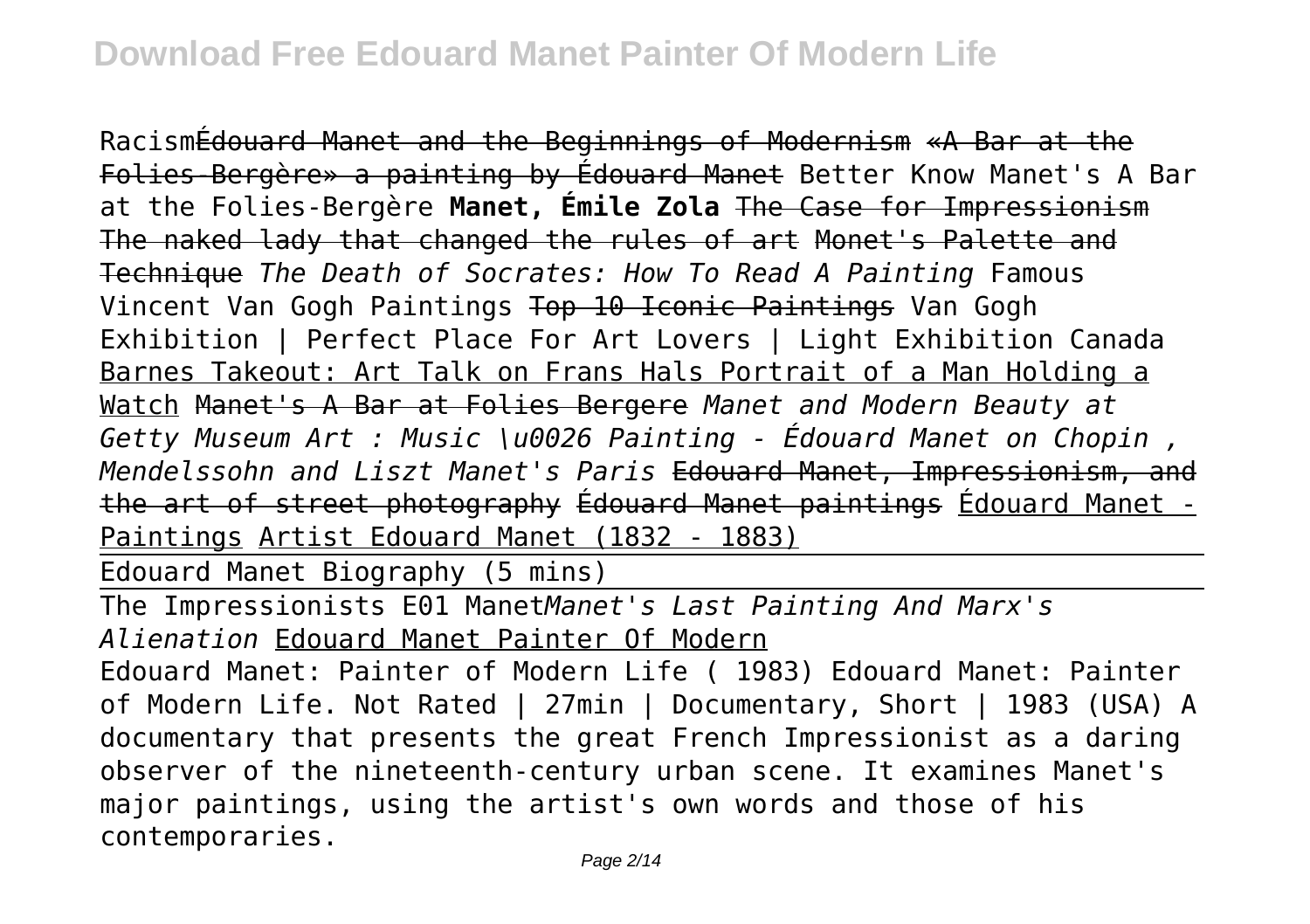#### Edouard Manet: Painter of Modern Life (1983) - IMDb

Édouard Manet(UK: /ˈmæneɪ/, US: /mæˈneɪ,mə-/,[1][2]French: [edwaʁ manɛ]; 23 January 1832 – 30 April 1883) was a French modernist painter. He was one of the first 19th-century artists to paint modern life, and a pivotal figure in the transition from Realismto Impressionism. Born into an upper-class household with strong political connections, Manet rejected the future originally envisioned for him, and became engrossed in the world of painting.

### Édouard Manet - Wikipedia

Édouard Manet ( UK: , US: , French: [edwaʁ manɛ]; 23 January 1832 – 30 April 1883) was a French modernist painter. He was one of the first 19th-century artists to paint modern life, and a pivotal figure in the transition from Realism to Impressionism. Born into an upperclass household with strong political connections, Manet rejected the future originally envisioned for him, and became engrossed in the world of painting.

#### Edouard Manet 1832–1883 | Tate

Édouard Manet was born January 23, 1832, into a well-to-do family in Paris. His mother was the goddaughter of a Swedish prince, but his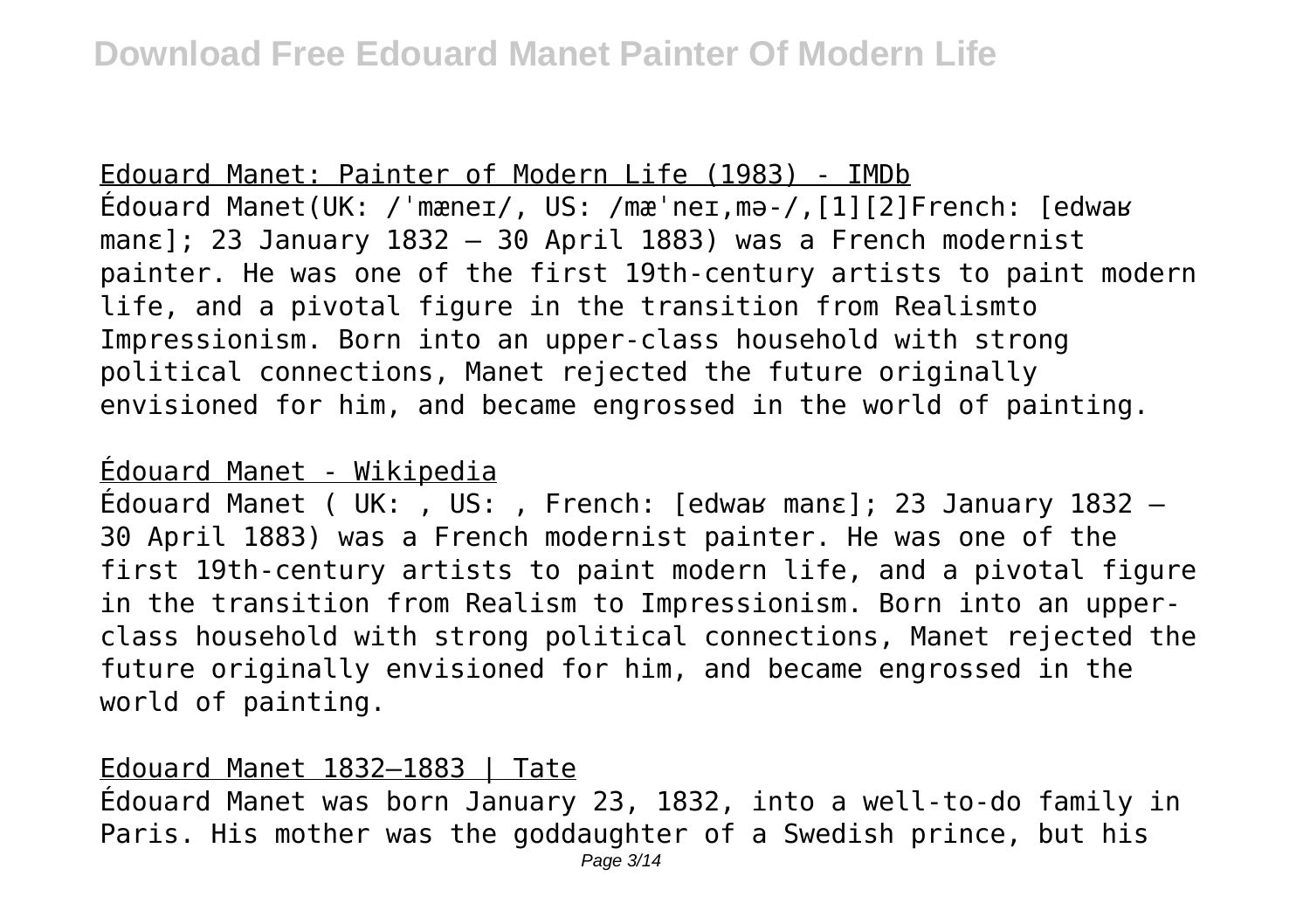father was a judge and wanted Manet to pursue a career in law. Manet, however, wanted to be a painter.

Édouard Manet – Painter of Modern Life - Masterpiece Society Manet, the First Truly Modern Painter. Manet had received academic training from several established Parisian artists, primarily Thomas Couture, in the accepted style of the day, a kind of romanticized realism that borrowed liberally from Classical and historical subjects. He was trained to work on a large scale and to address themes drawn from ...

Édouard Manet and the Revealing Gaze of Modern Art ... A pivotal figure in the transition from Realism to Impressionism, Edouard Manet was an influential painter who left his own unique mark on the art world. As a child, his father was a judge, who wanted him to pursue a career in law, but his uncle, recognizing little Edouard's talents, encouraged his interest in art, often taking him the Louvre.

Edouard Manet - 233 artworks - painting Édouard Manet was the most important and influential artist to have heeded poet Charles Baudelaire's call to artists to become painters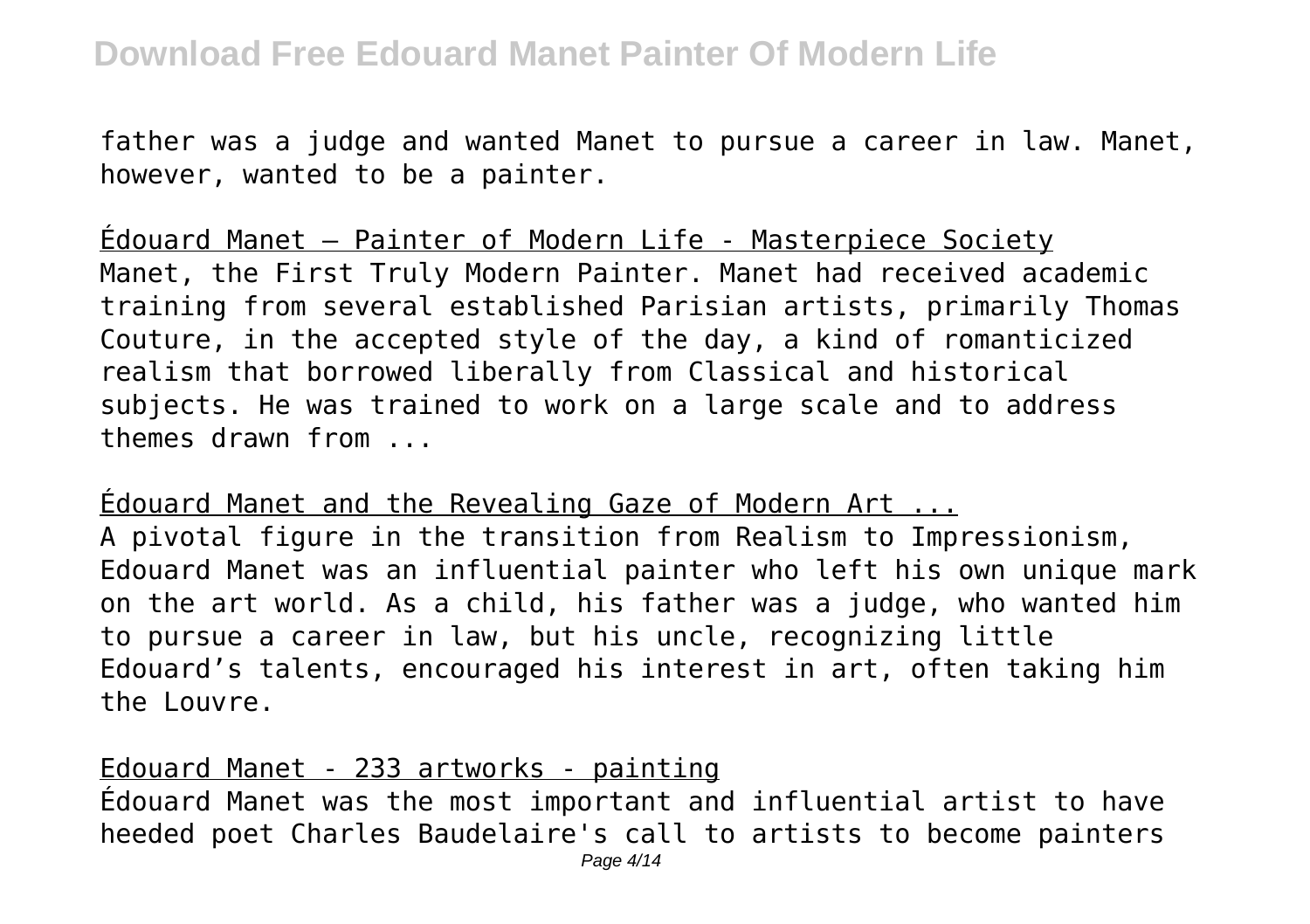of modern life. Manet had an upper-class upbringing, but also led a bohemian life, and was driven to scandalize the French Salon public with his disregard for academic conventions and his strikingly modern images of urban life.

Édouard Manet Paintings, Bio, Ideas | TheArtStory Edouard Manet 1832 - 1883 Manet was the elder statesman of the Impressionists, although he never participated in their exhibitions but continued to compete in the Salons. His unconventional subject matter drawn from modern life, and his concern for the artist's freedom in handling paint made him an important precursor of Impressionism.

Edouard Manet (1832 - 1883) | National Gallery, London In the teeth of the recession, the Ashmolean museum in Oxford has succeeded in raising £7.83m in less than eight months, through lottery grants and more than a thousand donations from members of the public, to buy a major work by the 19th century French painter Edouard Manet which would otherwise have left the country.

553 Best Edouard Manet Paintings images in 2020 | Edouard ... Édouard Manet, (born January 23, 1832, Paris, France—died April 30, Page 5/14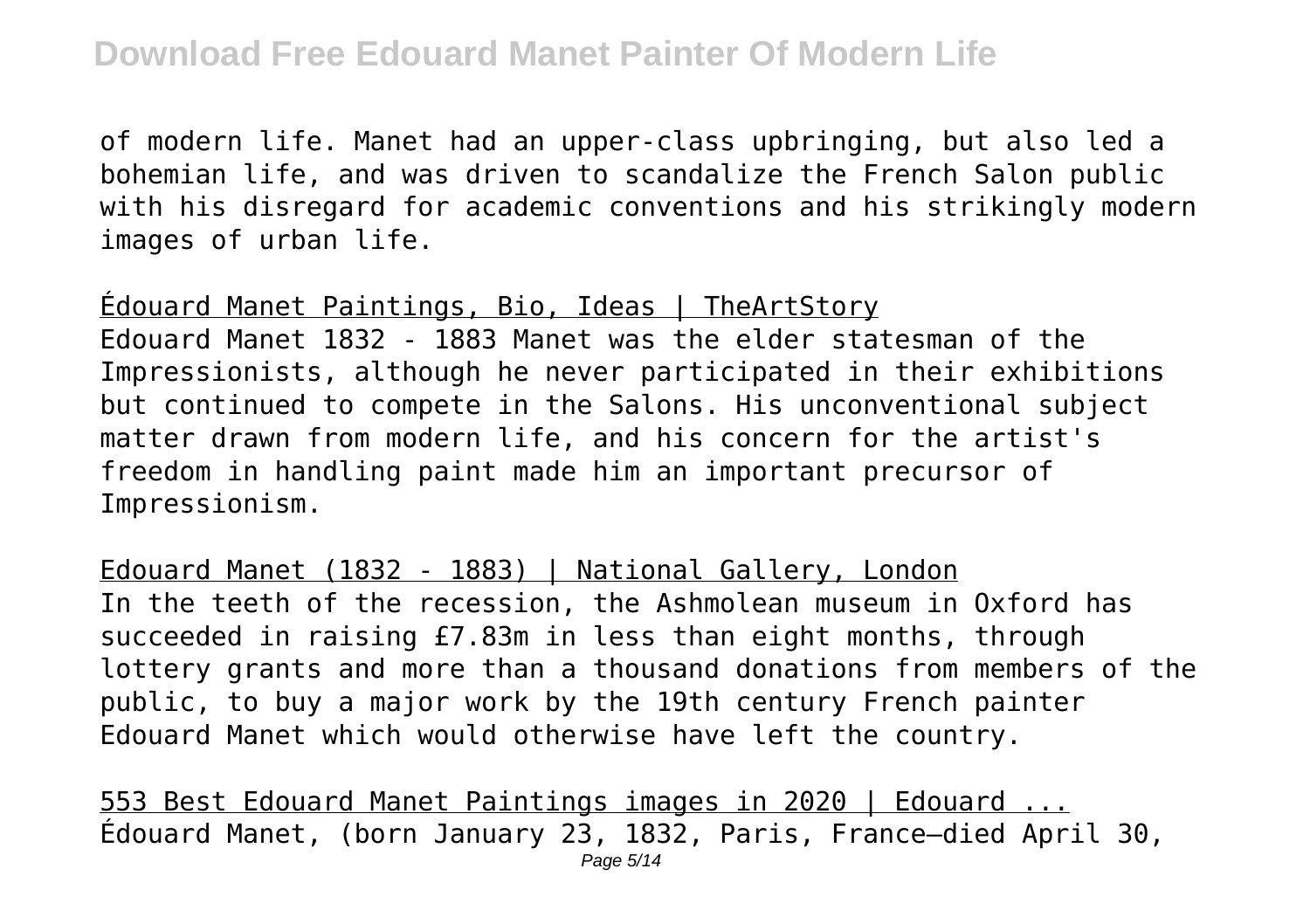1883, Paris), French painter who broke new ground by defying traditional techniques of representation and by choosing subjects from the events and circumstances of his own time.

Edouard Manet | Biography, Art, & Facts | Britannica —The Washington Post Édouard Manet was a provocateur and a dandy, the Impressionist generation's great painter of modern Paris. This firstever exhibition to explore the last years of Manet's short life and career reveals a fresh and surprisingly intimate aspect of this celebrated artist's work.

Manet and Modern Beauty - Getty Museum

Although ridiculed in his day for inadequate linear perspective, lack of spirituality, and controversial subject matter, Édouard Manet is considered by many art historians to be the father of Modernism. Technically his paintings are remarkable for their loose brushstrokes, nuanced color, unusual cropping, and sense of light.

Edouard Manet - 154 Artworks, Bio & Shows on Artsy Edouard Manet was an artist who bridged the gap between Realism and Impressionism. During his time Manet considered himself to be a Realist artist and he classed his work as sincere.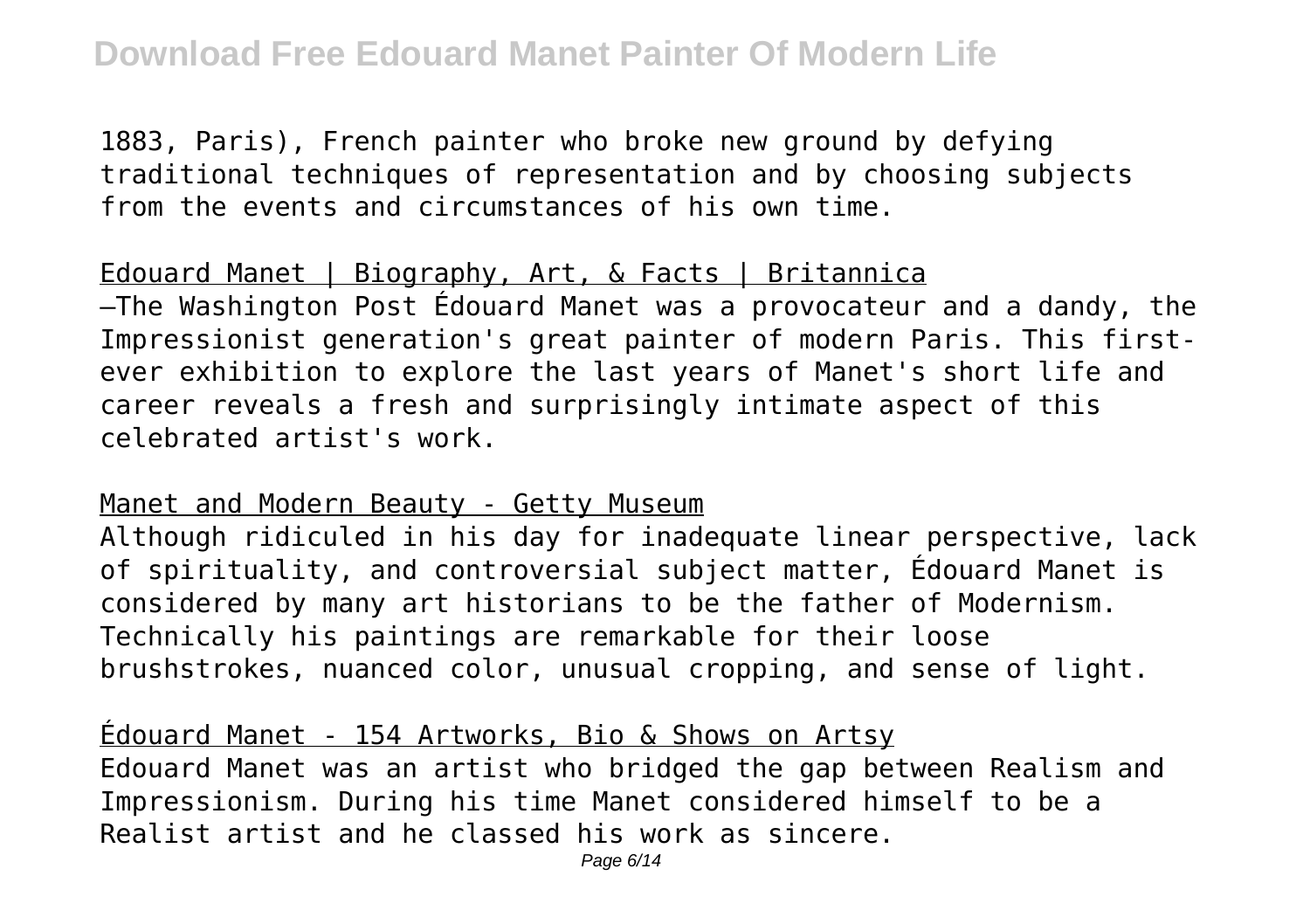#### Édouard Manet | artble.com

Olympia (Manet) From Wikipedia, the free encyclopedia Olympia is a painting by Édouard Manet, first exhibited at the 1865 Paris Salon, which shows a nude woman ("Olympia") lying on a bed being brought flowers by a servant. Olympia was modelled by Victorine Meurent and Olympia's servant by the art model Laure.

## Olympia (Manet) - Wikipedia

Edouard Manet was fascinated by painting at a young age. His parents disapproved of his interest, but he eventually went to art school and studied the old masters in Europe. Manet's most famous...

Edouard Manet - Paintings, Art & Facts - Biography Manet's devotion to his style made him one of the first modern artists in history Édouard Manet - Olympia, 1863 Between Peace and War Manet's life situations influenced the depicting subjects in his art, as anyone would expect of an artist following the course of modern life through his practice.

Edouard Manet | Widewalls Artist: Edouard Manet (1832-83), the painter of modern life who Page 7/14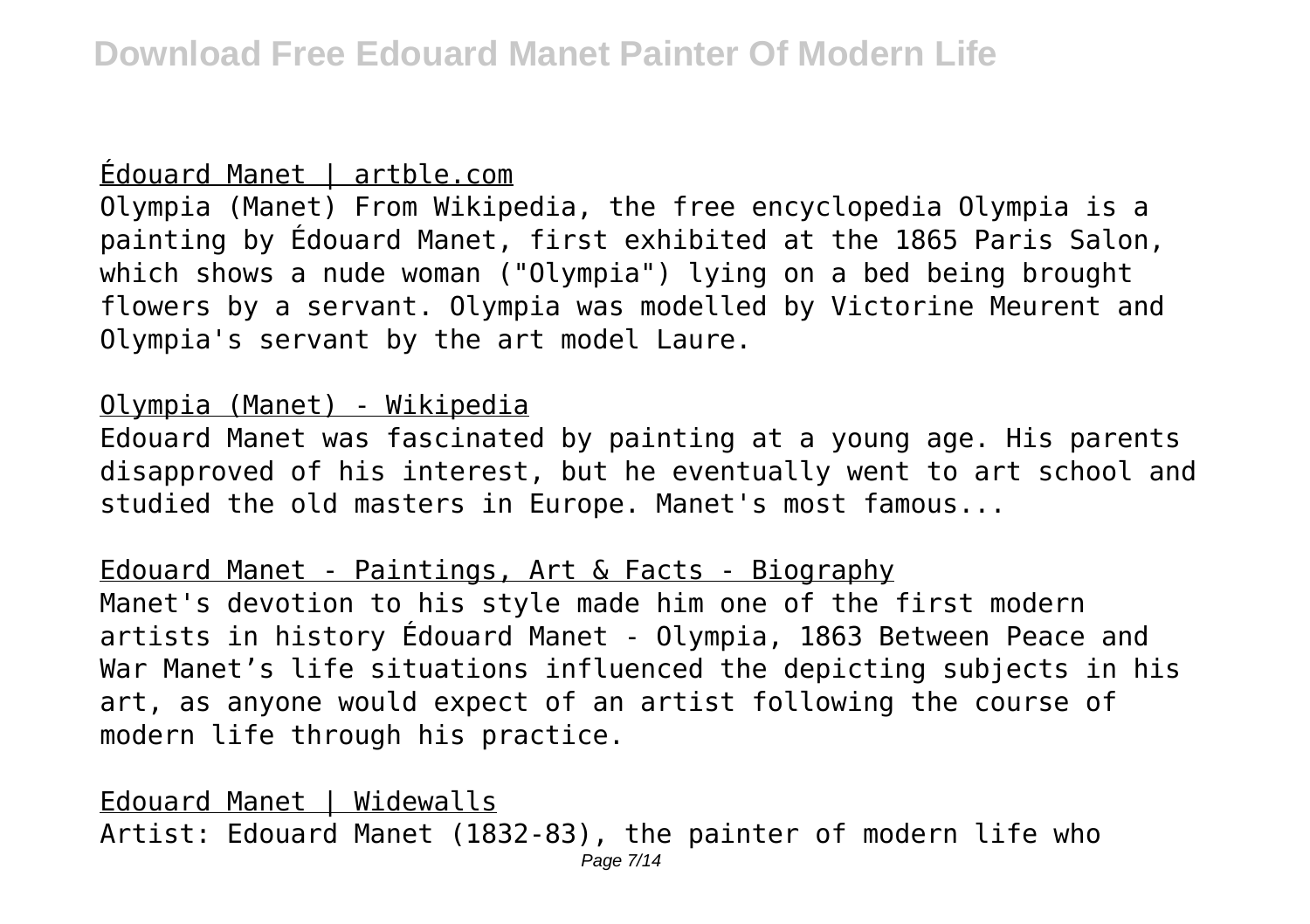scandalised the Parisian public with his tough nude Olympia (1863), his sleazy take on the pastoral Le Déjeuner sur l'Herbe (1863),...

A Bar at the Folies-Bergere, Edouard Manet (1882 ... Courbet, The Artist's Studio, a real allegory summing up seven years of my artistic and moral life. Courbet, The Artist's Studio, a real allegory summing up seven years of my artistic and moral life ... Manet, A Bar at the Folies-Bergère. Manet, Corner of a Café-Concert. Eva Gonzalès, A Loge at the Théâtre des Italiens. Daumier, Rue ...

From T.J. Clark comes this provocative study of the origins of modern art in the painting of Parisian life by Edouard Manet and his followers. The Paris of the 1860s and 1870s was a brand-new city, recently adorned with boulevards, cafés, parks, Great Exhibitions, and suburban pleasure grounds—the birthplace of the habits of commerce and leisure that we ourselves know as "modern life." A new kind of culture quickly developed in this remade metropolis, sights and spectacles avidly appropriated by a new kind of "consumer":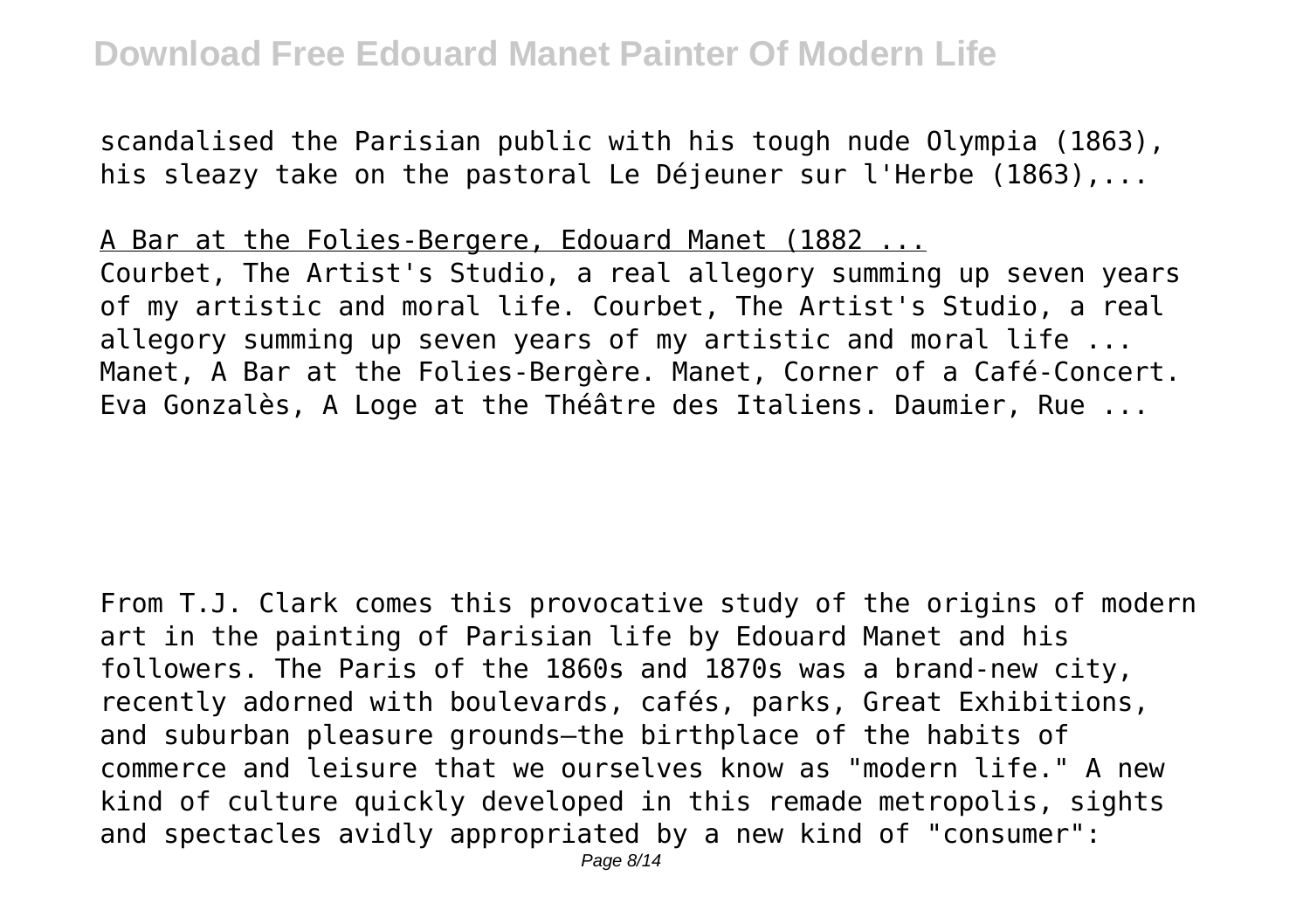clerks and shopgirls, neither working class nor bourgeois, inventing their own social position in a system profoundly altered by their very existence. Emancipated and rootless, these men and women flocked to the bars and nightclubs of Paris, went boating on the Seine at Argenteuil, strolled the island of La Grande-Jatte—enacting a charade of community that was to be captured and scrutinized by Manet, Degas, and Seurat. It is Clark's cogently argued (and profusely illustrated) thesis that modern art emerged from these painters' attempts to represent this new city and its inhabitants. Concentrating on three of Manet's greatest works and Seurat's masterpiece, Clark traces the appearance and development of the artists' favorite themes and subjects, and the technical innovations that they employed to depict a way of life which, under its liberated, pleasure-seeking surface, was often awkward and anxious. Through their paintings, Manet and the Impressionists ask us, and force us to ask ourselves: Is the freedom offered by modernity a myth? Is modern life heroic or monotonous, glittering or tawdry, spectacular or dull? The Painting of Modern Life illuminates for us the ways, both forceful and subtle, in which Manet and his followers raised these questions and doubts, which are as valid for our time as for the age they portrayed.

This stunning examination of the last years of Édouard Manet's life Page 9/14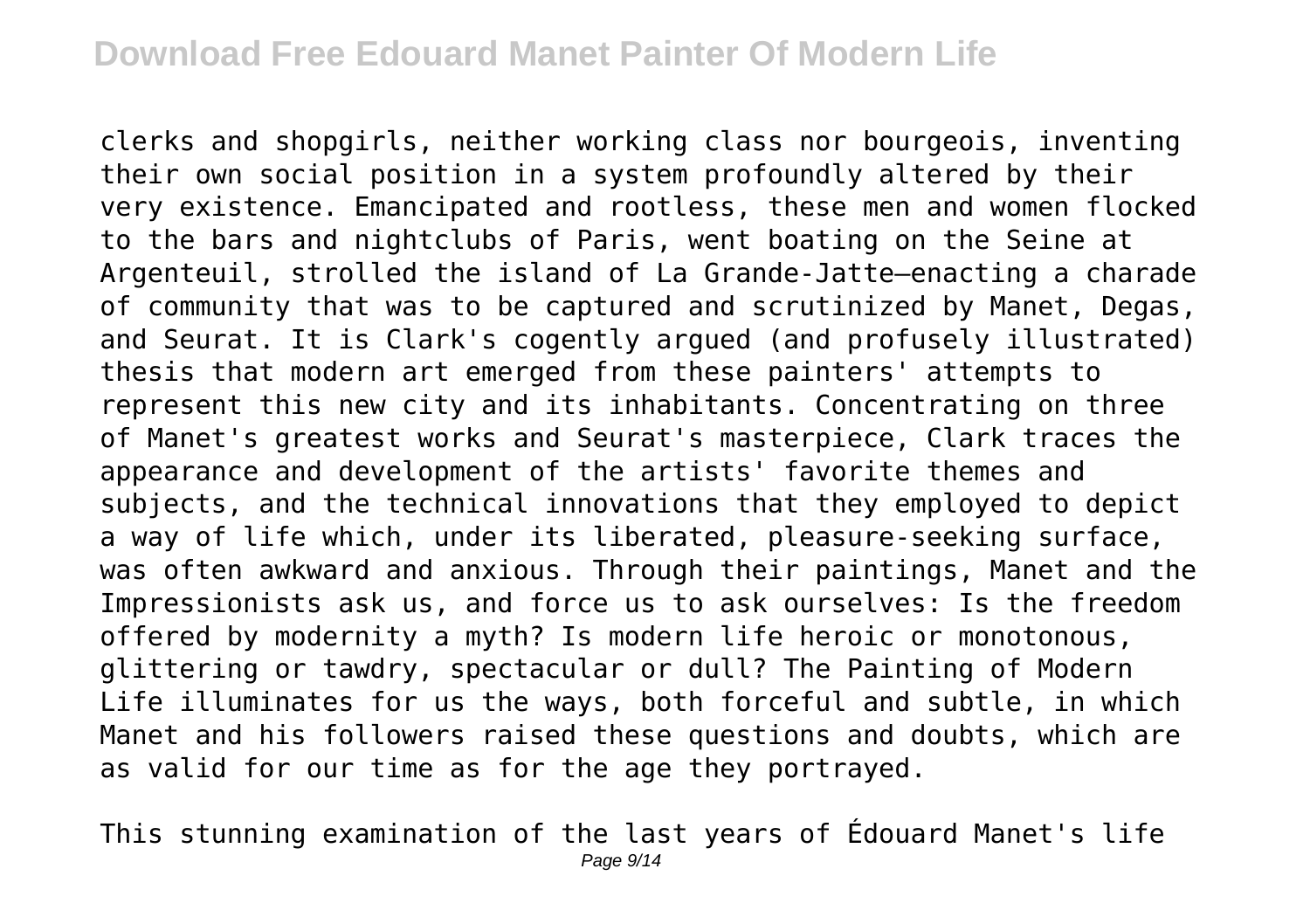and career is the first book to explore the transformation of his style and subject matter in the 1870s and early 1880s. The name Manet often evokes the provocative, heroically scaled pictures he painted in the 1860s for the Salon, but in the late 1870s and early 1880s the artist produced quite a different body of work: stylish portraits of actresses and demimondaines, luscious still lifes, delicate pastels, intimate watercolors, and impressionistic scenes of suburban gardens and Parisian cafés. Often dismissed as too pretty and superficial by critics, these later works reflect Manet's elegant social world, propose a radical new alignment of modern art with fashionable femininity, and record the artist's unapologetic embrace of beauty and visual pleasure in the face of death. Featuring nearly three hundred illustrations and nine fascinating essays by established and emerging Manet specialists, a technical analysis of the late Salon painting Jeanne (Spring), a selection of the artist's correspondence, a chronology, and more, Manet and Modern Beauty brings a diverse range of approaches to bear on a little-studied area of this major artist's oeuvre.

The French painter Édouard Manet, often associated with the Impressionists, broke new ground by defying traditional techniques of representation and by choosing contemporary subjects of Parisian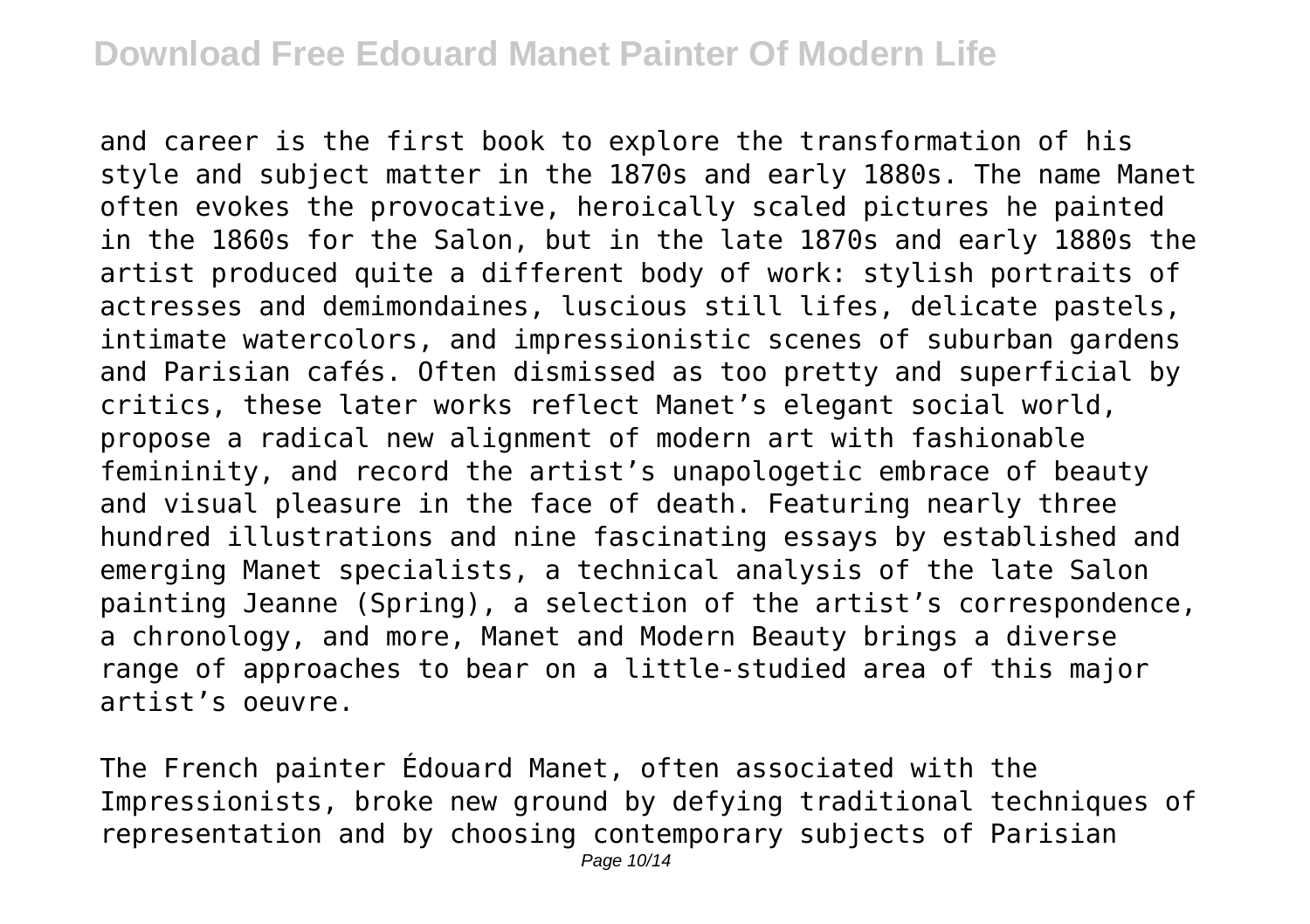life. His 'Déjeuner sur l'herbe' and 'Olympia' sparked public outcries, while inspiring a new generation of artists to embark on a new focus on modern, urban subjects, winning for Manet a pivotal place in the history of modern art. Delphi's Masters of Art Series presents the world's first digital e-Art books, allowing readers to explore the works of great artists in comprehensive detail. This volume presents Manet's complete paintings in beautiful detail, with concise introductions, hundreds of high quality images and the usual Delphi bonus material. (Version 1)  $*$  The complete paintings of Édouard Manet — over 300 paintings, fully indexed and arranged in chronological and alphabetical order \* Includes reproductions of rare works \* Features a special 'Highlights' section, with concise introductions to the masterpieces, giving valuable contextual information \* Enlarged 'Detail' images, allowing you to explore Manet's celebrated works in detail, as featured in traditional art books \* Hundreds of images in colour – highly recommended for viewing on tablets and smart phones or as a valuable reference tool on more conventional eReaders \* Special chronological and alphabetical contents tables for the paintings \* Easily locate the paintings you wish to view \* Includes Manet's pastels - explore the artist's varied works \* Features two bonus biographical pieces on the artist discover Manet's artistic and personal life \* Scholarly ordering of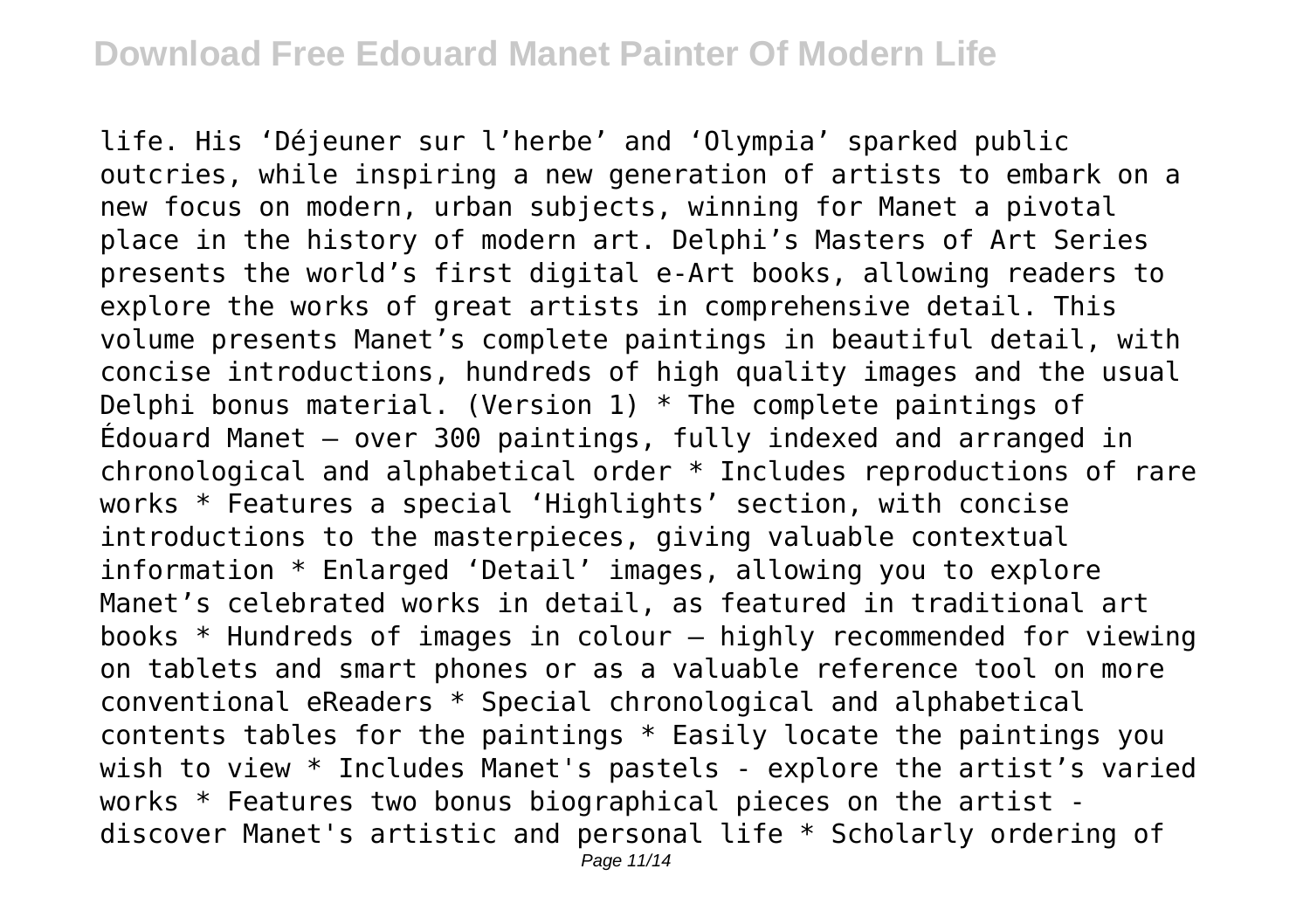plates into chronological order Please visit www.delphiclassics.com to browse through our range of exciting e-Art books CONTENTS: The Highlights THE ABSINTHE DRINKER MUSIC IN THE TUILERIES GARDEN LE DÉJEUNER SUR L'HERBE OLYMPIA THE FIFER THE EXECUTION OF THE EMPEROR MAXIMILIAN OF MEXICO PORTRAIT OF ÉMILE ZOLA THE BALCONY THE READING BERTHE MORISOT THE RAILWAY ARGENTEUIL BOATING NANA THE WAITRESS SELF-PORTRAIT WITH PALETTE AT PÈRE LATHUILLE'S PORTRAT OF HENRI ROCHEFORT A BAR AT THE FOLIES-BERGÈRE The Paintings and Pastels MANET'S PAINTINGS AND PASTELS ALPHABETICAL LIST OF ARTWORKS The Biographical Pieces ÉDOUARD MANET: HIS WORK, HIS INFLUENCE by Camille Mauclair ÉDOUARD MANET by Willard Huntington Wright Please visit www.delphiclassics.com to browse through our range of exciting titles or to buy the whole Art series as a Super Set

Bringing forth fresh perspectives on Manet's art by established scholars, this volume places this compelling and elusive artist's painted ?uvre within a broader cultural context, and links his artistic preoccupations with literary and musical currents. Rather Page 12/14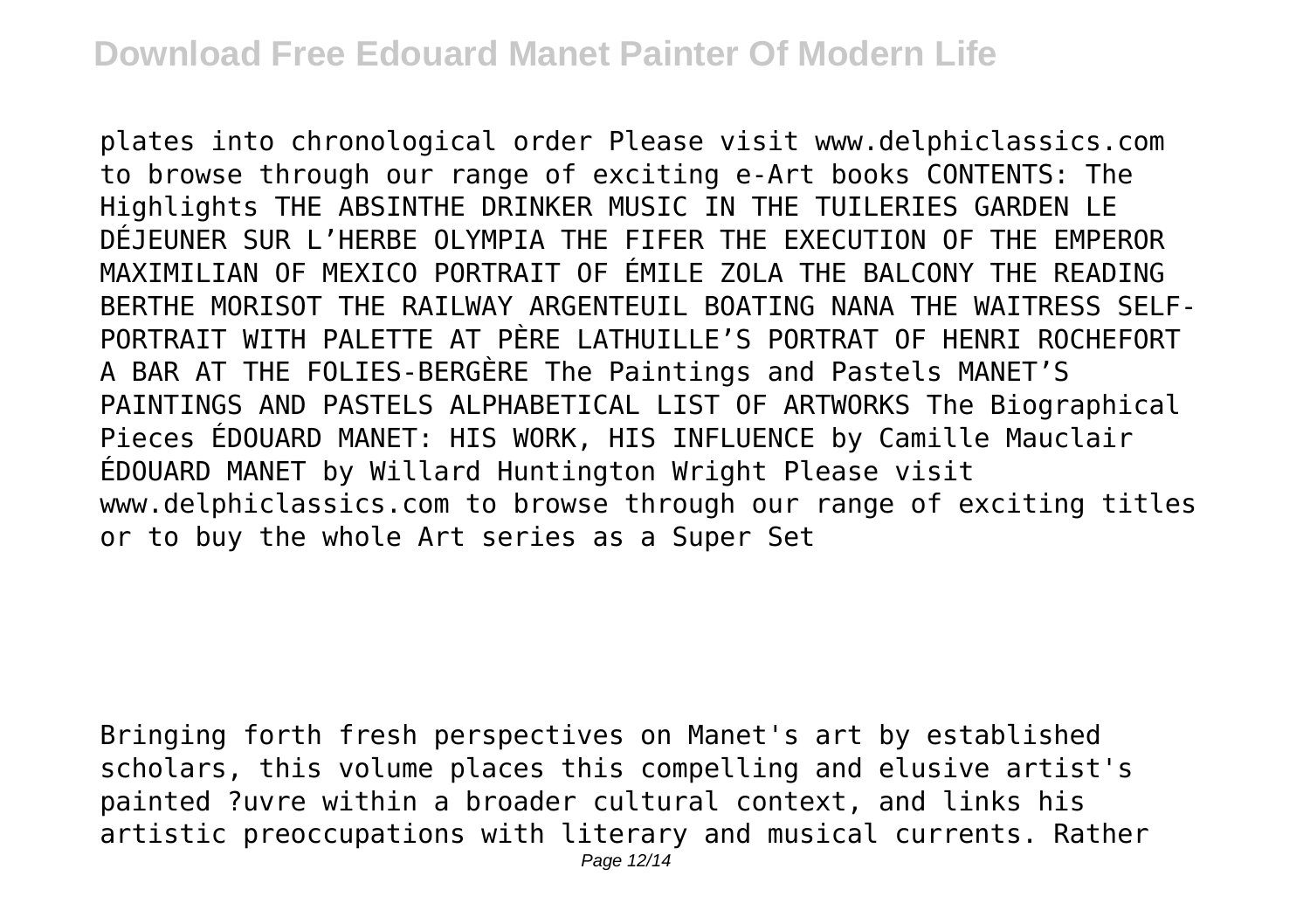# **Download Free Edouard Manet Painter Of Modern Life**

than seeking consensus on his art through one methodology, or focusing on one crucial work or period, this collection investigates the range of Manet's art in the context of his time and considers how his vision has shaped subsequent interpretations. Specific essays explore the relationship between Manet and Whistler; Emile Zola's attitude toward the artist; Manet's engagement with moral and ethical questions in his paintings; and the heritage of Charles Baudelaire and Clement Greenberg in critical responses to Manet. Through these and other analyses, this volume illuminates the scope of Manet's career, and indicates the crucial position the artist held in generating a modernist avant-garde aesthetic.

Although his career spanned a mere twenty years, Édouard Manet remains one of the most influential artists in history. Rejecting the classical style of painting religious or mythological subjects, Manet was one of the first artists in the nineteenth century to paint modern people in modern situations. Many of his paintings depicted the everyday street life of Paris, especially the cafés. The realism of his art offended the mainstream art community, and as a result, Manet's work was criticized as being obscene and unskilled. Despite the critics, paintings such as The Luncheon on the Grass and Olympia inspired the Impressionist movement and marked the beginning of